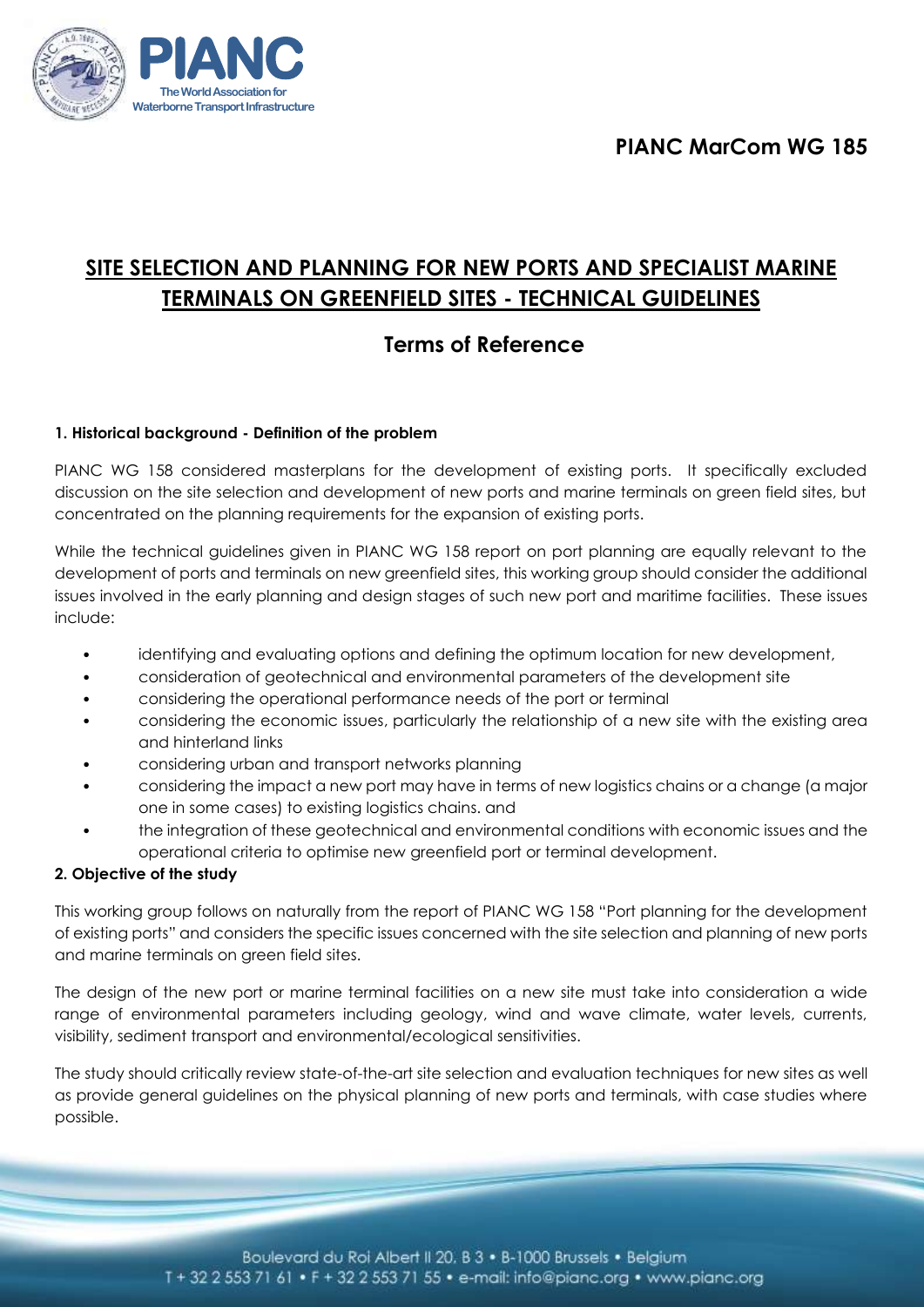## **3. Earlier reports to be reviewed**

There are a number of PIANC publications which are of relevance to this working group:

| MarCom WG158                                         | Masterplans for the development of existing<br>ports                                     | 2014            |
|------------------------------------------------------|------------------------------------------------------------------------------------------|-----------------|
| MarCom WG160                                         | Overview of Design Codes and guidelines for<br><b>Harbour Structures</b>                 | to be published |
| MarCom WG164                                         | Upgrade of Port Terminals by increasing<br>dredged depth                                 | to be published |
| MarCom WG167                                         | Design of terminals for RoRo and RoPax vessels                                           | to be published |
| MarCom WG171                                         | Ship Handling Simulation                                                                 | to be published |
| MarCom WG172                                         | Small and medium LNG terminals                                                           | to be published |
| Report nº 121<br>2014 (MarCom<br>WG 49)              | Harbour Approach Channels Design Guidelines                                              | 2014            |
| Report nº 135<br>2014 (MarCom<br>WG 135)             | Design Principles for Container Terminals in<br><b>Small and Medium Ports</b>            | 2014            |
| Report $n^{\circ}$ 143 -<br>2014 (EnviCom<br>WG 143) | Initial Assessment of Environmental Effects of<br>Navigation and Infrastructure Projects | 2014            |
| Report nº 150 -<br>2014 (EnviCom<br>WG 150)          | 'Sustainable Ports' A guide for Port Authorities                                         | 2014            |
| Report nº 134<br>(RecCom)                            | Design and Operational Guidelines for<br><b>Superyacht Facilities</b>                    | 2013            |
| EnviCom WG 136                                       | Sustainable Maritime Navigation                                                          | 2013            |
| MarCom report<br>115                                 | Criteria for the (Un)loading of Container Vessels                                        | 2012            |
| MarCom report<br>117                                 | Use of Hydro/Meteo Information for Port Access<br>and Operations                         | 2012            |
| MarCom report<br>116                                 | Safety Aspects Affecting the Berthing<br>Operations of Tankers to Oil and Gas Terminals  | 2012            |
| EnviCom TG2                                          | Towards a Sustainable Waterborne<br>Transportation Industry                              | 2011            |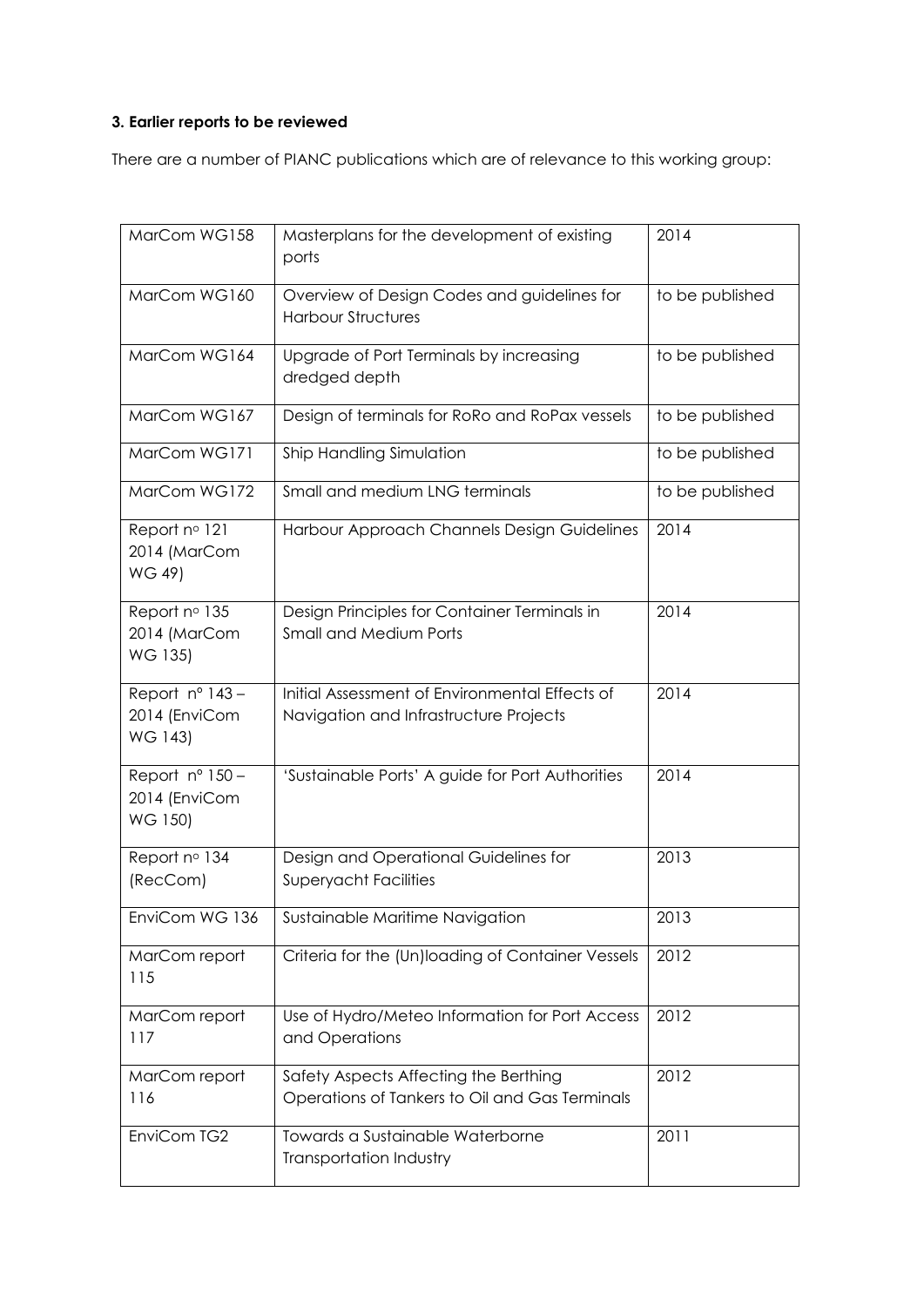| PIANC Report 112                 | Mitigation of tsunami disasters in ports                                                                                                                  | 2010 |
|----------------------------------|-----------------------------------------------------------------------------------------------------------------------------------------------------------|------|
| EnviCom TG3                      | Climate Change and Navigation - Waterborne<br>transport, ports and waterways: A review of<br>climate change drivers, impacts, responses<br>and mitigation | 2008 |
| MarCom report of<br><b>WG 35</b> | Dangerous cargoes in ports                                                                                                                                | 2000 |
| PTC2 report of<br><b>WG 18</b>   | Planning of fishing ports                                                                                                                                 | 1998 |
| PTC2 report of<br><b>WG11</b>    | Port facilities for ferries - practical guide                                                                                                             | 1995 |
| PTC2 report of<br><b>WG 24</b>   | Criteria for movements of moored vessels in<br>harbours - a practical guide                                                                               | 1995 |

## **4. Matters to be investigated**

The primary requirements for a new greenfield port or marine terminal are:

- To be accessible or located close to the main centres of cargo supply/delivery
- To have suitable onshore areas for storage and processing (e.g. if it is a specialist marine terminal to handle bulk solids or LNG)
- To be located in a sheltered area for operations and provide a safe marine access to the berth(s)

If these criteria are not available naturally then there will be a need for them to be artificially created by dredging of access channels and manoeuvring areas and creation of protected water areas using artificial breakwaters. The key objectives to be considered at planning stage are to:

- ensure minimal risk to safe marine access
- ensure safe conditions for loading/unloading operations
- minimise the construction and operational costs and implementation schedule and
- mitigate any risks to construction and operations.

The location of a new port should therefore be based on a selection and comparison between alternatives in relation to various criteria:

- Maritime approach
- Port development (water and land development)
- Logistics areas adjoining the port
- Possibility of urban development
- Connections to general networks in terms of:
	- o Land transport
	- o Power grid
	- o Water supply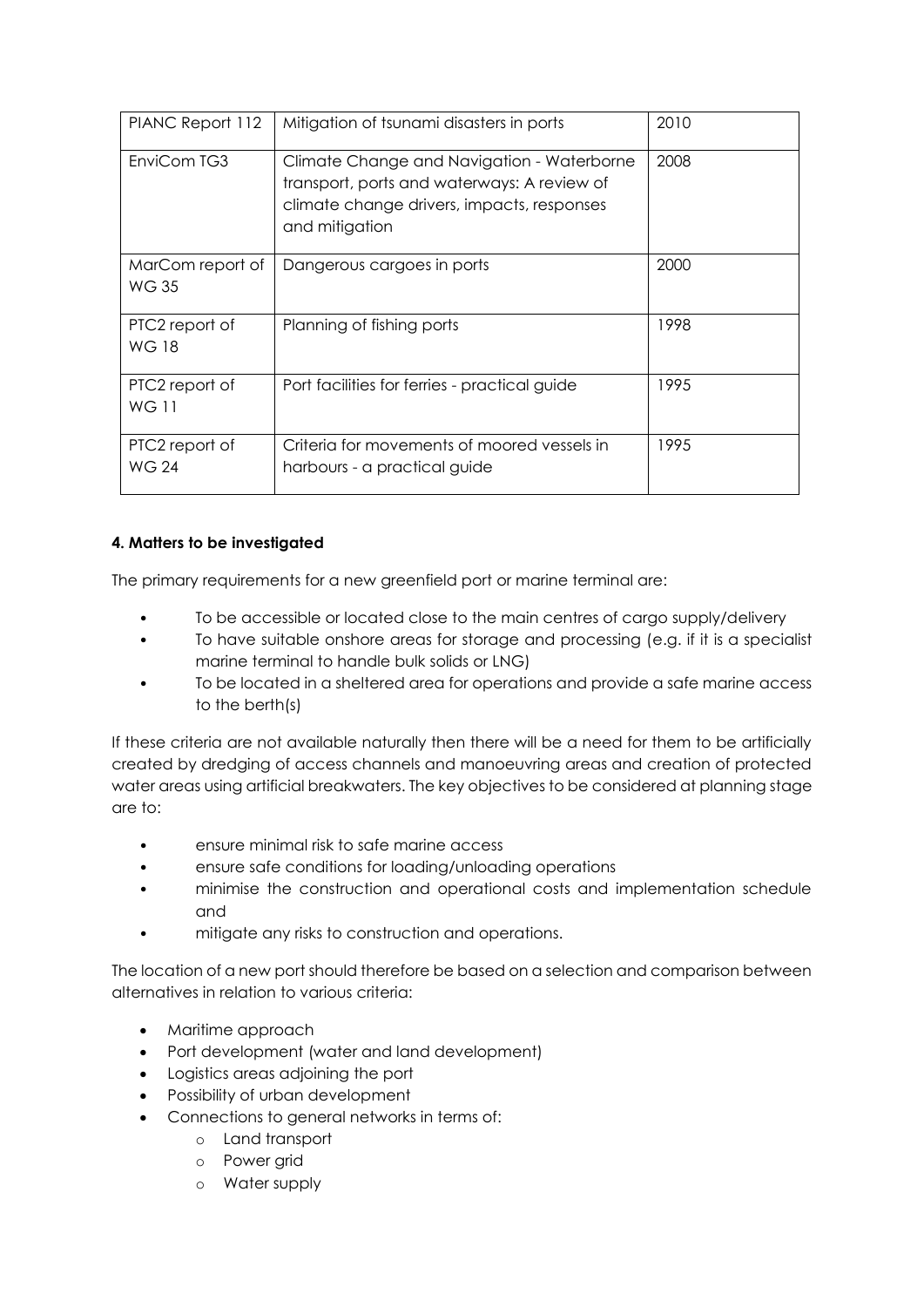The working group should therefore review the best methodology and available techniques to ensure a logical and coherent process in the identification and evaluation of new port and terminal sites and the overall strategic port masterplan development of the site, based on the port masterplan guidelines proposed in WG158.

#### **5. Method of approach**

The WG should collect and review of all relevant information and documents, define the table of contents and organize the Working Group by assigning specific tasks (and a deadline) to each member. The WG should define the best format and content to produce a comprehensive and easy-to-use document.

In particular, in order to understand the physical constraints of the site on the project, comprehensive data is required on the following items:

- The bathymetry of the site gained from hydrographic surveys and navigation charts.
- Wind climate taken from long term meteorological records if possible
- Wave climate data taken form long term records if possible
- The seismicity of the area gained from historical records and site surveys
- Current movement measured on site if possible
- Topographical data taken from land surveys and satellite imagery
- Environmental constraints
- Geotechnical conditions

The WG will need experts able to identify and address each of these issues. The determination of geological/geotechnical conditions required extensive survey and investigation work, while metocean conditions normally requires both on-site data collection and computational modelling including wave climate models, current models, sediment transport models and shoreline evolution models.

In addition the operational performance needs must be determined in terms of design vessels sizes, marine access, shipping downtime, cargo operations and storage requirements, taking into consideration the metocean conditions affecting the marine terminal operations.

The working group should also address the impact of port development on overall logistics chains, both new and existing. Even in the case of a new port dedicated to a single industry, there could be additional opportunities or benefits to be gained in developing other kinds of traffic.

The Working with Nature concept should be considered.

## **6. Suggested final product of the Working Group**

Technical Report providing guidelines for site selection and evaluation of new sites for the development of ports and specialist marine terminals, underlining main principles and recommendations. The Report should concentrate on the physical and economic considerations for development of ports and terminals on greenfield sites. It should not deal with the general port planning and development issues covered by WG158 (port lay-out; port zoning; general performances to be fulfilled), nor with the detailed planning and design of specific port terminals which are covered by other PIANC WG reports.